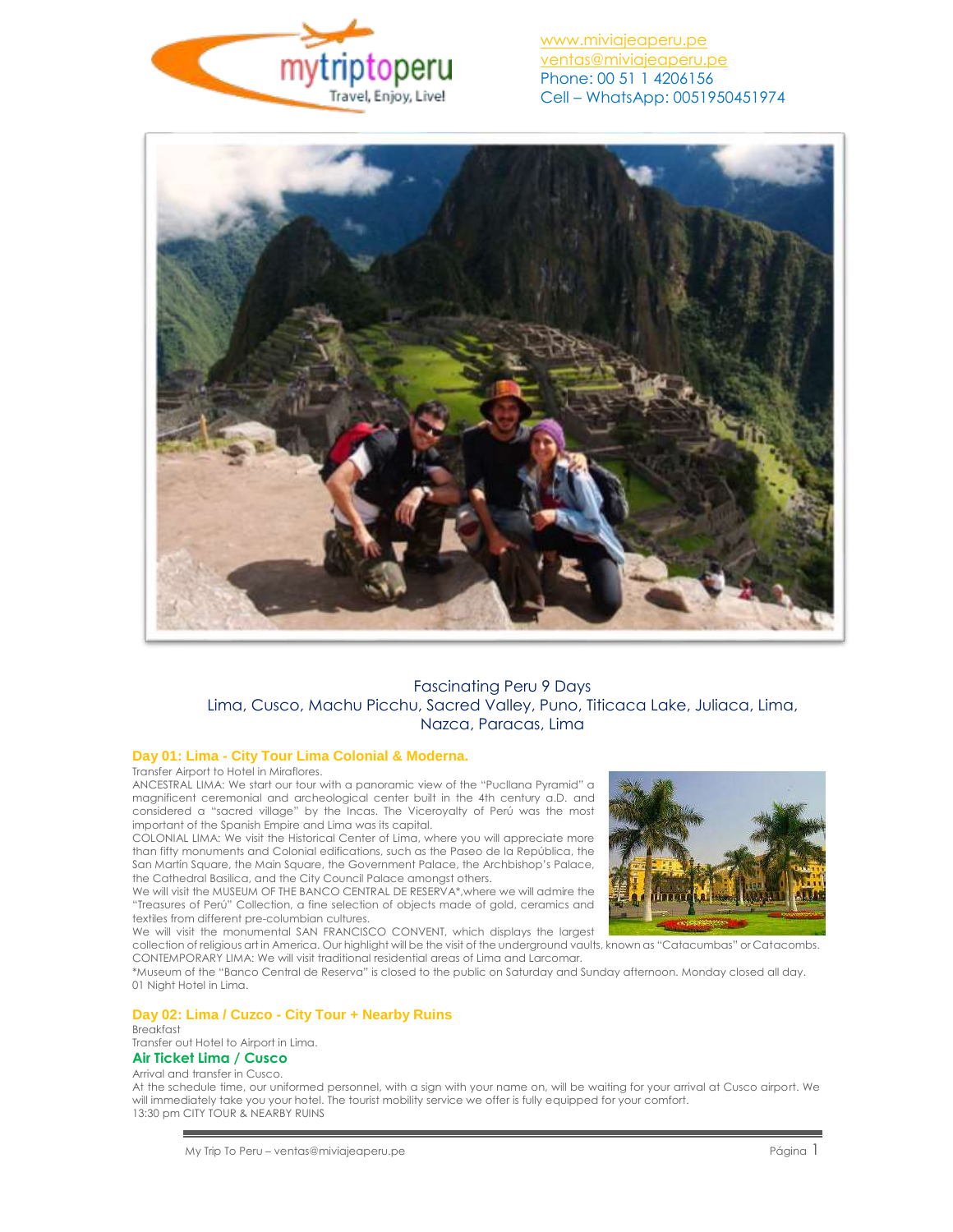

At the scheduled time pick up from hotel at 14:00 pm to start our tour of the city, where our professional guide will provide you with all the detailed information on all the attractions that we will visit, also the tour guide will be attentive to any questions and / or needs that each of our visitors require.

The places we will visit are:

The main temple of the Sun known also as the "Qoricancha". "Sacsayhuaman" known as the head of the Puma in reference to the city of Cusco that was built in a shape of a Puma, and the head of the puma was exactly Sacsayhuaman. Then we immediately visit the Qenqo temple in honor of mother Earth or Pachamama. Then we continue with our bus to Pucapucara which, in Inkas time, was an entry control to the sacred city of Cusco. Later a visit of Tambomachay Inka temple in honor of the natural element of water.



We will return to Cusco. It will be up to you to decide either to stay in the beautiful main square of Cusco or be taken to your hotel. 01 Night Hotel in Cusco.

## **Day 03: Full Day Tour a Machu Picchu with Buffet Lunch**

### Breakfast.

6:30 a.m. Transfer from your hotel to the train station

We will take the train from Cusco to Machu Picchu village, arriving in this town at 10:30 am, we will immediately board a bus to Machu Picchu Inca City.

11:00 a.m. Starts our guided tour of 2 hours of the main Inka palaces and its attractions. After that you will have free time to enjoy at your own discretion and pace this world wonder.

We recommend visiting the house of the chosen, the intiwatana (the sundial, marking the seasons), Kallancas (sheds for warriors), baths and aqueducts, as well as the large areas with terraces. Also you can climb the sacred mountain of Huayna Picchu, visit the sun gate and Inka bridge or anything you want to do at your convenience.

If you want to visit the Hot Springs, this day, you´ll have enough time to enjoy it. In according time we will be approaching the railway station to board the train and start our journey back to Ollantaytambo and then take a touristic bus to Cusco.

The train usually returns at 18:30pm

22:30 p.m. Arrival in Cusco. Transfer to your hotel.

01 Night Hotel in Cusco. **Breakfast & Lunch**

## **Day 04: Tour Sacred Valley, Pisac Market, Ollantaytambo Ruins & Chincheros with Lunch Breakfast**

8:30 a.m. Pick up from your hotel to begin our tour of the Sacred Valley of the Incas, we will be leaving the city and reach the viewpoint of Taray, from here we can enjoy the beautiful Inca terraces and existing farmland which surround the sacred river of the Incas "Willcamayuc". Later we´ll visit Pisaq the archaeological Park, also the Indian market which is very colorful as the local people.

The Pisaq Andean Market is the best place to shop for crafts and souvenirs.

After some free time we continue our journey to the village of Urubamba, where we will have lunch at a delicious buffet.

Continuing our journey we´ll reach the last living Inca town "Ollantaytambo".

Ollantaytambo reminds us of a mythical love story, a drama of love that prevaisl against all obstacles. It is believed that this city was built by General Inka Ollanta in a time of rebellion against the Royal army of the Inka by preventing its binding to the beautiful princess Cusi Qoyllor "beautiful star".

A further 40 minutes drive takes us to Chinchero surrounded by the colonial houses, where we will again discover the magnificence of the Incan constructions, terraces and the beauty of the local people in their traditional dresses, all surrounded by the local temple, where we'll appreciate the painting of local people who later where well-known as the creator of the "Escuela Cusqueña" founders. The Colonial church is rich in art and jewelry and well appreciated by their population.

Lunch is included on this tour in the town of Urubamba.

19:00pm Arrival in Cusco and transfer to your hotel. Overnight in Cusco

**Breakfast & Lunch**

## **Day 05: Cuzco / Puno**

Breakfast Transfer to the bus station **Bus Ticket Cusco / Puno 08:00 / 13:30** Transfer in Bus station to Hotel In Puno 01 Night Hotel in Puno

## **Day 06: Full Day Uros & Taquile Islands with Lunch**

### Breakfast

Early morning transfer to the pier for a boat trip to Uros Floating Islands. Located 4 km from Puno and about 20 minutes motorboat ride. The original inhabitants of these floating islands are said to descend from one of the most ancient peoples of the Americas.



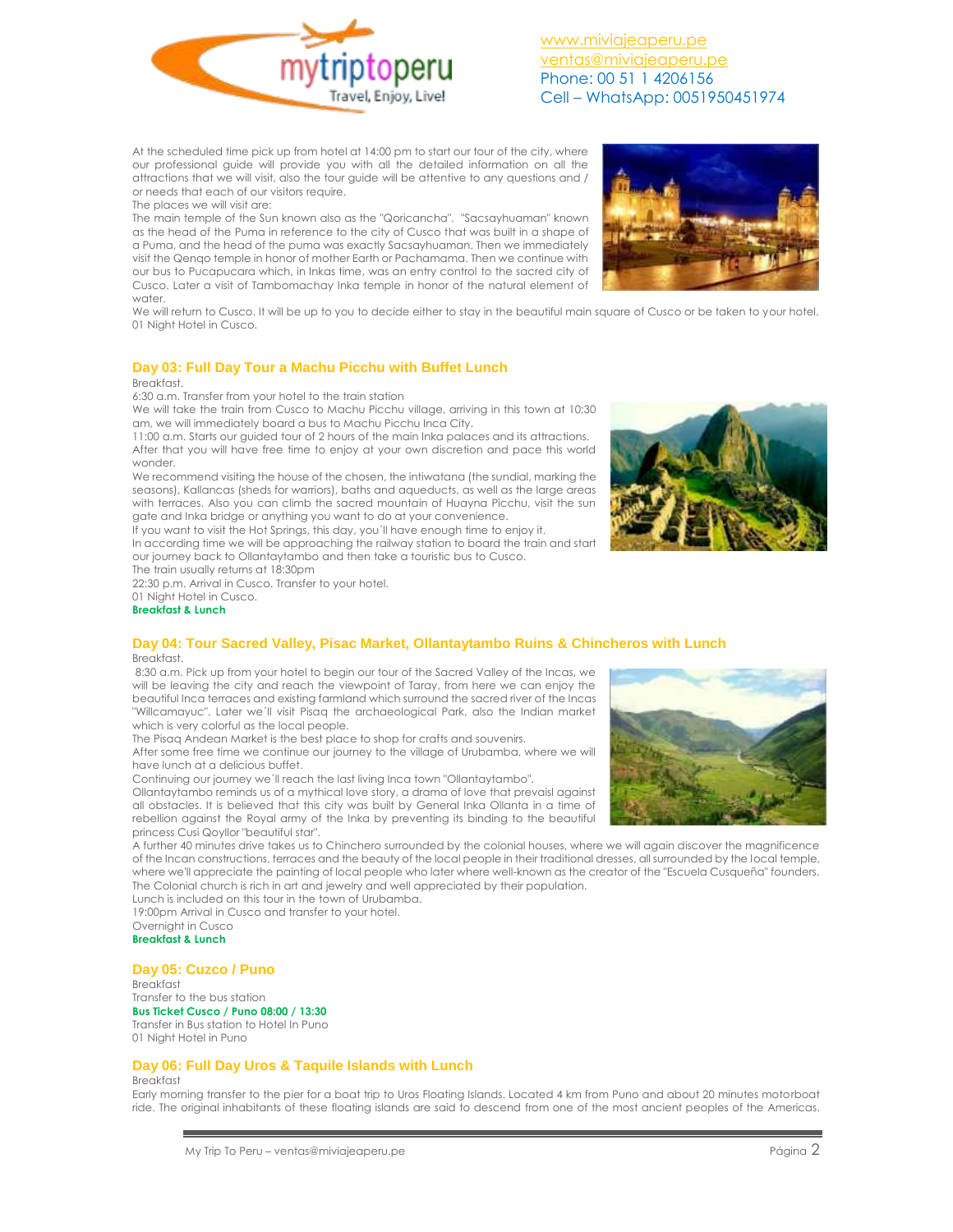

Their dwellings made of Totora reed are built on the surface of Lake Titicaca. Next, we continue to Taquile Island. It is of great scenic beauty, ethnic and cultural interest. Local people are devoted to the agriculture and they have generated a communal tourism, as the visitors share their food and housing. They are famous for their fabrics and crafts. Lunch included. PM Return to Puno and transfer to the hotel. Overnight Hotel in Puno.

## **Breakfast & Lunch**

## **Día 07: Puno / Juliaca / Lima.**

Breakfast Transfer Hotel to airport in Juliaca. **Air Ticket Juliaca / Lima** Transfer in Airport to hotel in Lima. 01 Night Hotel in Lima

## **Day 08: Lima / Nazca by Bus – Overflight Nazca Lines**

Breakfast Transfer hotel / Bus Station.

## **Bus Ticket Lima / Nazca 03:45 / 11:0 hrs.**

Transfer Bus Station Airport. Overflight Nazca Line.

Flights from the Aerodrome "Maria Reiche" in the city of Nazca from 6:00 pm to 16:30 pm (subject to weather and times established by the DGAC conditions depending month of the year) Flown by the most experienced captains in the area, visiting the Nazca Lines geoglyphs watching 12 classic, The Whale, Compass, Trapezoids, Astronaut, Monkey, etc. Return to the Bus Station.

## **Bus Ticket Paracas / Nazca 15:30 / 18:30**

Transfer to hotel in Nazca. 01 Night Hotel in Nazca.

### **Day 09: Tour Ballestas Islands & Paracas National Reserve / Paracas / Lima** Breakfast

Depart from the boat dock in Paracas at 8:00 am for your visit to the **Ballestas Islands** archipelago. As you cruise west from the tiny beach town of Paracas, you won't be able to miss the Candelabra geoglyph, a 150m high and 50m wide figure of a candlestick etched into the mountain, rumored to have been an ancient guide for sailors or a connection to the Nazca lines. A short description and time for photos is given before cruising on to the famous Ballestas Islands is an excellent opportunity to see large families of over 100 sea lions sleeping on the shores, basking in the sun on the rocks or some barking loudly in efforts to protect their territory. Spot cormorants, the Peruvian booby and Peruvian pelican as well as other impressive varieties of sea bird species and Humboldt penguins nesting together in small groups. Feeling lucky? Watch the waters for dolphins. Apart from the abundant marine and bird life found here, the Ballestas Islands are also very well known for the guano (seabird droppings) deposited on the island over thousands of years which creates a natural reserve of nitrogen-rich fertilizer over 50 meters deep in some areas.

The guano came to be Peru's #1 export in the mid-19th century however today the extraction of guano has been regulated to every 10 years. The return trip to Paracas is a quick, very windy, direct boat ride to the dock. Upon arrival at 10:00 am, your first tour will come to an end. You will have some time to take photos of the friendly pelicans that hang out on the shoreline beside the dock.

Then, make your way to the same departure point for your next tour. At 11:00am we will depart for the **Paracas National Reserve**

for a guided tour through this pristine natural reserve. Visit the Mirador de Flamencos o Parihuanas and see 'La Catedral' rock formation created by wind and sea erosion. See the Playa Roja, unique to the Peruvian coast with fossils of ancient marine life. End your trip at Playa Lagunillas for lunch and time to enjoy the beach before returning to the town of Paracas where your trip will come to an end at 3:00 pm.







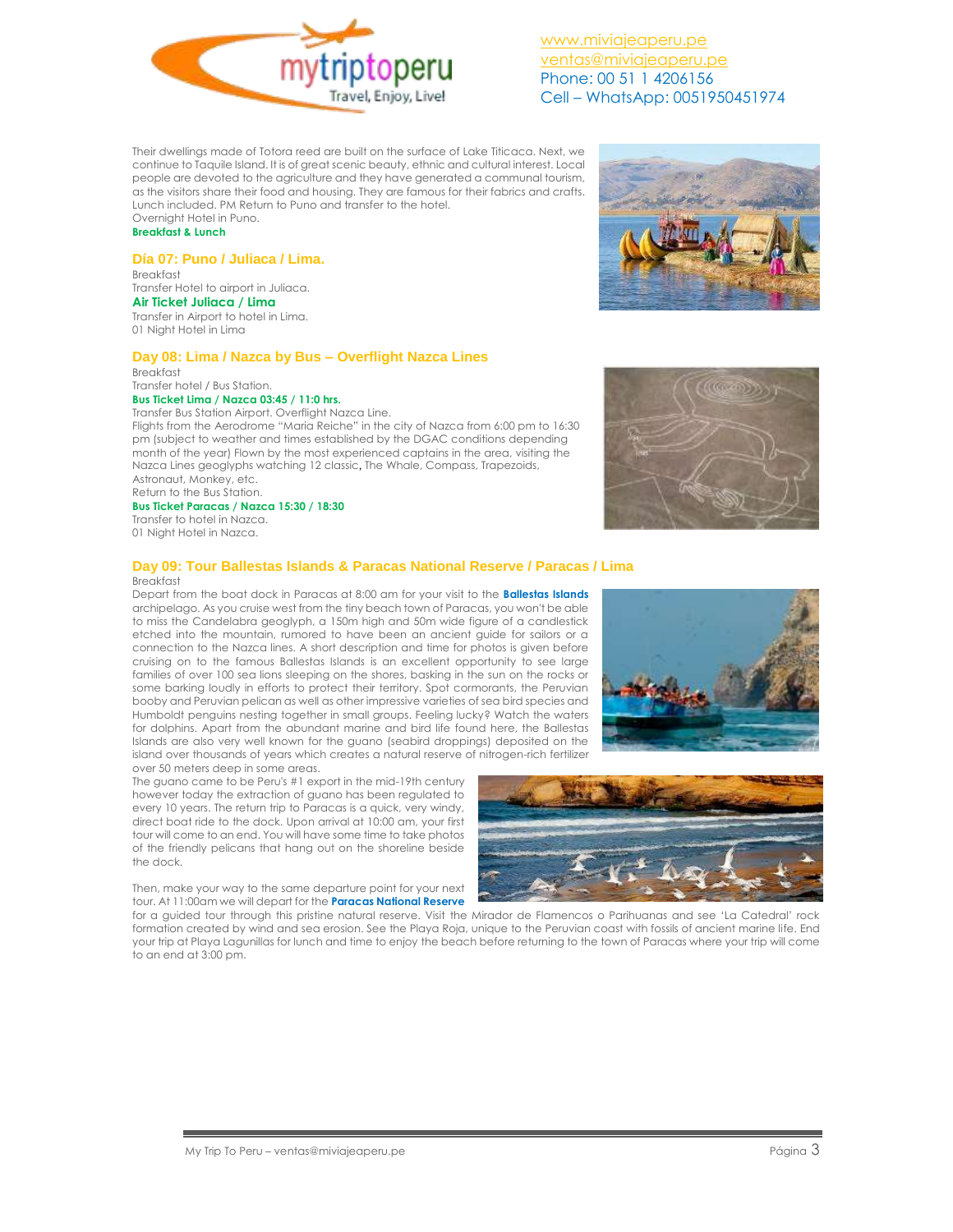

Transfer to Bus Station. **Ticket de Bus Paracas / Lima 16:30 / 20:30** Transfer Bus Station to Air Port.

End of Services.

Price per Person in American Dollars:

| Category                 | City    | Hotel                           | Single   | Double   | Triple   |
|--------------------------|---------|---------------------------------|----------|----------|----------|
| <b>Hostels</b>           | Lima    | Pirwa B&B Inclan                | 1,355.00 | 1,247.00 | 1,239.00 |
|                          | Cusco   | Pirwa B&B Posada del Corregidor |          |          |          |
|                          | Puno    | Paititi                         |          |          |          |
|                          | Paracas | Mar Azul                        |          |          |          |
| <b>Hotels</b><br>$3***$  | Lima    | <b>Ducado</b>                   | 1,449.00 | 1,337.00 | 1,315.00 |
|                          | Cusco   | <b>Anden Inca</b>               |          |          |          |
|                          | Puno    | <b>Colonial Plaza</b>           |          |          |          |
|                          | Paracas | Mirador de Paracas              |          |          |          |
| <b>Hotels</b><br>$4***$  | Lima    | <b>José Antonio Miraflores</b>  | 1,825.00 | 1,507.00 | 1,479.00 |
|                          | Cusco   | <b>José Antonio Cuzco</b>       |          |          |          |
|                          | Puno    | Qalasaya                        |          |          |          |
|                          | Paracas | Hacienda Bahía Paracas          |          |          |          |
| <b>Hotels</b><br>5 ***** | Lima    | Casa Andina Premium             | 2,438.00 | 1,826.00 | 1,826.00 |
|                          | Cusco   | Casa Andina Premium             |          |          |          |
|                          | Puno    | Casa Andina Premium             |          |          |          |
|                          | Paracas | <b>Hilton Paracas</b>           |          |          |          |

# **Program Included:**

- All Transfers.
- $\checkmark$  Air Tickets Lima / Cusco + Juliaca / Lima.
- 02 Night Hotel in Lima.
- 03 Nights Hotel in Cusco.
- 02 Nights Hotel in Puno. 01 Night Hotel in Paracas.
- $\checkmark$  Breakfast.
- 
- $\checkmark$  01 Lunch in Aguas Calientes.<br> $\checkmark$  01 Lunch in the Sacred Valley 01 Lunch in the Sacred Valley.
- $\checkmark$  01 lunch in Taquile Island.<br> $\checkmark$  01 lunch in Chivay.
- 
- $\checkmark$  01 lunch in Chivay.<br> $\checkmark$  Tours Sheared Tours Sheared.
- All entrance.
- $\checkmark$  Train Ticket to Machu Picchu.
- Ticket de Bus Cusco / Puno.
- Ticket de Bus Lima / Nazca + Nazca / Paracas + Paracas / Lima.

### **Not Included:**

- International Air Tickets.
- **Minimum 2 persons**.
- Meals no mentioned in the program.

# **Additional:**

- $\checkmark$  Upgrade to Vistadome Train \$48.00 per person.
- $\checkmark$  Buffet Lunch in Aguas Calientes: \$ 20.00 per person.
- $\checkmark$  Tourist Menu Lunch in Aguas Calientes \$17.00 per person.
- $\checkmark$  Upgrade Bus Cusco / Puno with tours in route & Lunch \$38.00 per person.

## Important Notes:

- Prices in American Dollars per person.
- **Minimum 2 persons**.
- Hotels Subject to spaces.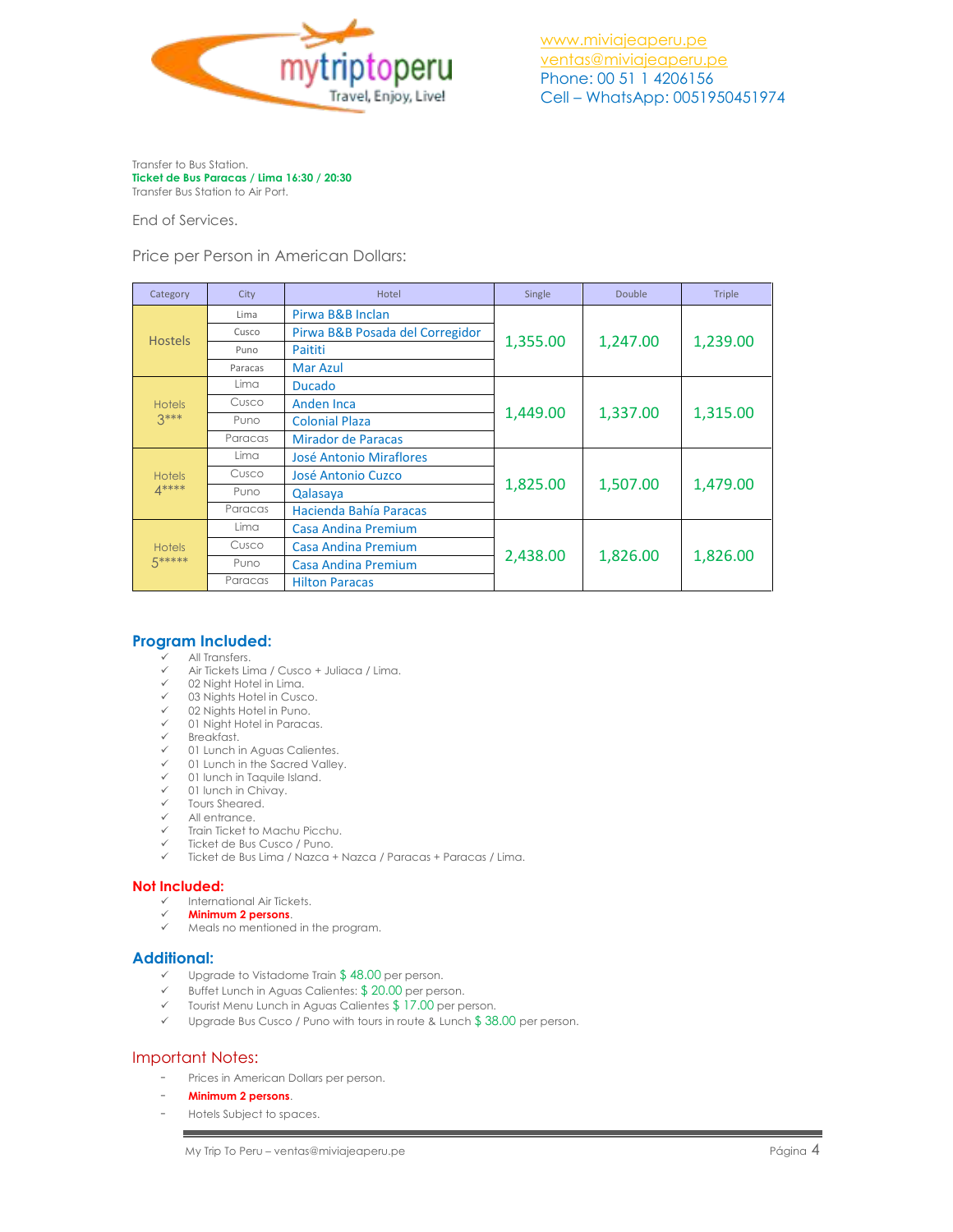

# **Program Summary:**

| Day 01: Lima - City tour<br>Transfer in Airport to Hotel in Lima.<br>Pm. City Tour Lima Colonial & Modern.<br>01 Night Hotel in Lima<br>Day 02: Lima / Cuzco - City tour & Nearby Ruins<br><b>Breakfast</b><br>Transfer out Hotel to airport<br>Air Ticket Lima / Cuzco<br>Transfer in Airport / Hotel in Cusco.<br>City tour + Nearby Ruins<br>BTG (Entrance)<br>01 Night Hotel in Cuzco<br>Day 03: Full Day Machu Picchu in Tourist Train<br><b>Breakfast</b><br>Full Day Machu Picchu, Transfers, Train, entrance, bus. |
|----------------------------------------------------------------------------------------------------------------------------------------------------------------------------------------------------------------------------------------------------------------------------------------------------------------------------------------------------------------------------------------------------------------------------------------------------------------------------------------------------------------------------|
|                                                                                                                                                                                                                                                                                                                                                                                                                                                                                                                            |
|                                                                                                                                                                                                                                                                                                                                                                                                                                                                                                                            |
|                                                                                                                                                                                                                                                                                                                                                                                                                                                                                                                            |
|                                                                                                                                                                                                                                                                                                                                                                                                                                                                                                                            |
|                                                                                                                                                                                                                                                                                                                                                                                                                                                                                                                            |
|                                                                                                                                                                                                                                                                                                                                                                                                                                                                                                                            |
|                                                                                                                                                                                                                                                                                                                                                                                                                                                                                                                            |
|                                                                                                                                                                                                                                                                                                                                                                                                                                                                                                                            |
|                                                                                                                                                                                                                                                                                                                                                                                                                                                                                                                            |
|                                                                                                                                                                                                                                                                                                                                                                                                                                                                                                                            |
|                                                                                                                                                                                                                                                                                                                                                                                                                                                                                                                            |
|                                                                                                                                                                                                                                                                                                                                                                                                                                                                                                                            |
|                                                                                                                                                                                                                                                                                                                                                                                                                                                                                                                            |
|                                                                                                                                                                                                                                                                                                                                                                                                                                                                                                                            |
|                                                                                                                                                                                                                                                                                                                                                                                                                                                                                                                            |
| <b>Buffet Lunch</b>                                                                                                                                                                                                                                                                                                                                                                                                                                                                                                        |
| 01 Night Hotel in Cuzco                                                                                                                                                                                                                                                                                                                                                                                                                                                                                                    |
|                                                                                                                                                                                                                                                                                                                                                                                                                                                                                                                            |
| Day 04: Full Day Sacred Valley                                                                                                                                                                                                                                                                                                                                                                                                                                                                                             |
| <b>Breakfast</b>                                                                                                                                                                                                                                                                                                                                                                                                                                                                                                           |
| Full Day Pisac Market + Ollantaytambo Ruins & Chincheros<br><b>Buffet Lunch</b>                                                                                                                                                                                                                                                                                                                                                                                                                                            |
| 01 Night Hotel in Cuzco                                                                                                                                                                                                                                                                                                                                                                                                                                                                                                    |
|                                                                                                                                                                                                                                                                                                                                                                                                                                                                                                                            |
| Day 05: Cuzco / Puno                                                                                                                                                                                                                                                                                                                                                                                                                                                                                                       |
| <b>Breakfast</b>                                                                                                                                                                                                                                                                                                                                                                                                                                                                                                           |
| Transfer out Hotel to Bus Station                                                                                                                                                                                                                                                                                                                                                                                                                                                                                          |
| <b>Bus Ticket Cusco/ Puno</b>                                                                                                                                                                                                                                                                                                                                                                                                                                                                                              |
| Transfer in bus station to Hotel in Puno                                                                                                                                                                                                                                                                                                                                                                                                                                                                                   |
| 01 Night Hotel in Puno                                                                                                                                                                                                                                                                                                                                                                                                                                                                                                     |
|                                                                                                                                                                                                                                                                                                                                                                                                                                                                                                                            |
| Day 06: Full Day Uros & Taquile Islands<br><b>Breakfast</b>                                                                                                                                                                                                                                                                                                                                                                                                                                                                |
| Full Day Uros & Taquile Islands                                                                                                                                                                                                                                                                                                                                                                                                                                                                                            |
| Lunch                                                                                                                                                                                                                                                                                                                                                                                                                                                                                                                      |
| 01 Night Hotel in Puno                                                                                                                                                                                                                                                                                                                                                                                                                                                                                                     |
|                                                                                                                                                                                                                                                                                                                                                                                                                                                                                                                            |
|                                                                                                                                                                                                                                                                                                                                                                                                                                                                                                                            |
| Day 07: Puno / Juliaca / Lima                                                                                                                                                                                                                                                                                                                                                                                                                                                                                              |
| <b>Breakfast</b>                                                                                                                                                                                                                                                                                                                                                                                                                                                                                                           |
| Transfer Puno / Juliaca.                                                                                                                                                                                                                                                                                                                                                                                                                                                                                                   |
| Air Ticket Juliaca / Lima                                                                                                                                                                                                                                                                                                                                                                                                                                                                                                  |
| Transfer Airport / Hotel in Lima<br>01 Night Hotel in Lima.                                                                                                                                                                                                                                                                                                                                                                                                                                                                |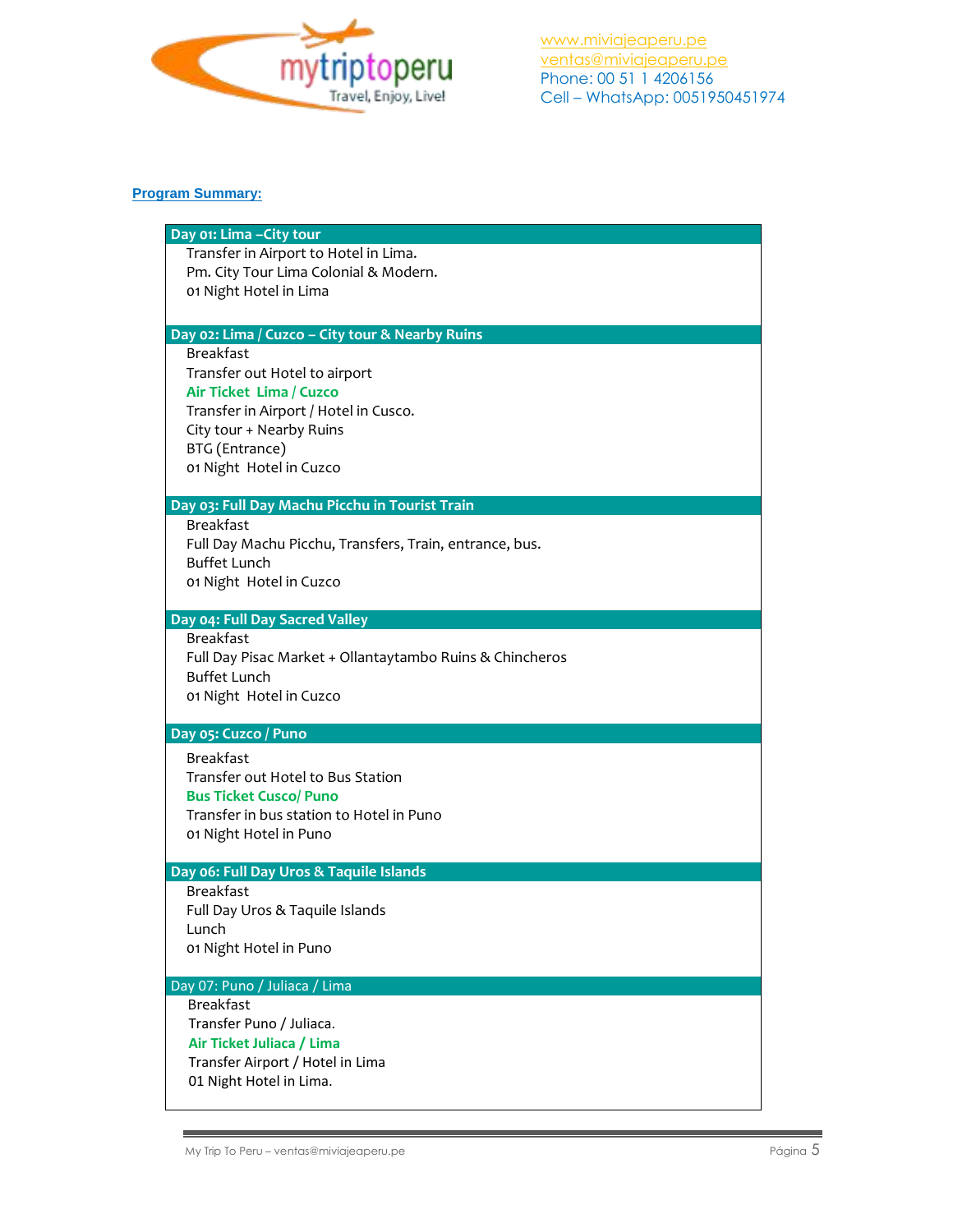

| Day 08: Lima / Nazca                            |
|-------------------------------------------------|
| <b>Breakfast</b>                                |
| Transfer hotel / Bus Station in Lima.           |
| <b>Bus Ticket Lima / Nazca 03:45 / 10:30</b>    |
| Transfer bus station / airport                  |
| Overflight Nazca Line                           |
| Transfer bus station                            |
| <b>Bus Ticket Nazca / Paracas 15:30 / 18:30</b> |
| Transfer bus station / Hotel                    |
| 01 Night Hotel in Paracas                       |
|                                                 |
| Day 09: Paracas / Lima                          |
| <b>Breakfast</b>                                |
| Transfer to Chaco port.                         |
| <b>Tour Ballestas Islands</b>                   |
| <b>Tour Paracas National Reserve</b>            |
| Transfer to Bus station.                        |
| <b>Bus Ticket Paracas / Lima 16:30 / 20:30</b>  |
| Transfer Bus Station / Airport.                 |
|                                                 |

### **Terms and Conditions**

We are a team of professionals ready to answer all your questions and concerns and make your trip an unforgettable experience. To find out about the availability of a program, we recommend sending an email to: ................................. and one of our agents will respond within the next 24 hours. In order to process your order in the most efficient way possible, please do not forget to include the name of the desired program, as well as the date you wish to perform the service and the number of participants. If you want a tour with your preferences do not hesitate to let us know, we can put together a customized program, either in private or in a group.

In case you have any questions or additional questions, do not hesitate to send us an email, we are always at your service to answer any question you may have.

### **To make a reservation it is necessary to send the following information:**

Names and surnames Passport number or identity document Nationality Date of birth Number of participants Age

Please send us if you have any additional important information to make your trip an unforgettable experience.

### **Additional information:**

The confirmation of the program will be answered within a period no longer than 24 hours, where the corresponding deadlines for payments will be given.

The excursions are operated in English or Spanish, consult another kind of language.

### **Travel Voucher:**

For each excursion / service that you have booked our reservation center will issue you the respective voucher / electronic receipt, which you must print and present at the time of starting the tour / service.

### **Local Information:**

Our office will send you via e-mail the complete information of the contracted program as well as the contact information in each city visited, such as the office address, telephone numbers and the name of the person in charge of providing the services.

My Trip to Peru operates with 20 years of experience in the tourism sector and offers the client a first class service, making the client enjoy his trip / excursion without having to worry about the details of the organization.

### **Payment way:**

My Trip to Peru offer 3 ways of payment:

1. - Through online payment with credit cards: VISA, MASTERCARD and AMERICAN EXPRES via Transferwise ONLINE System [www.transferwise.com](http://www.transferwise.com/) , where you can access to fill in the details of your credit card.